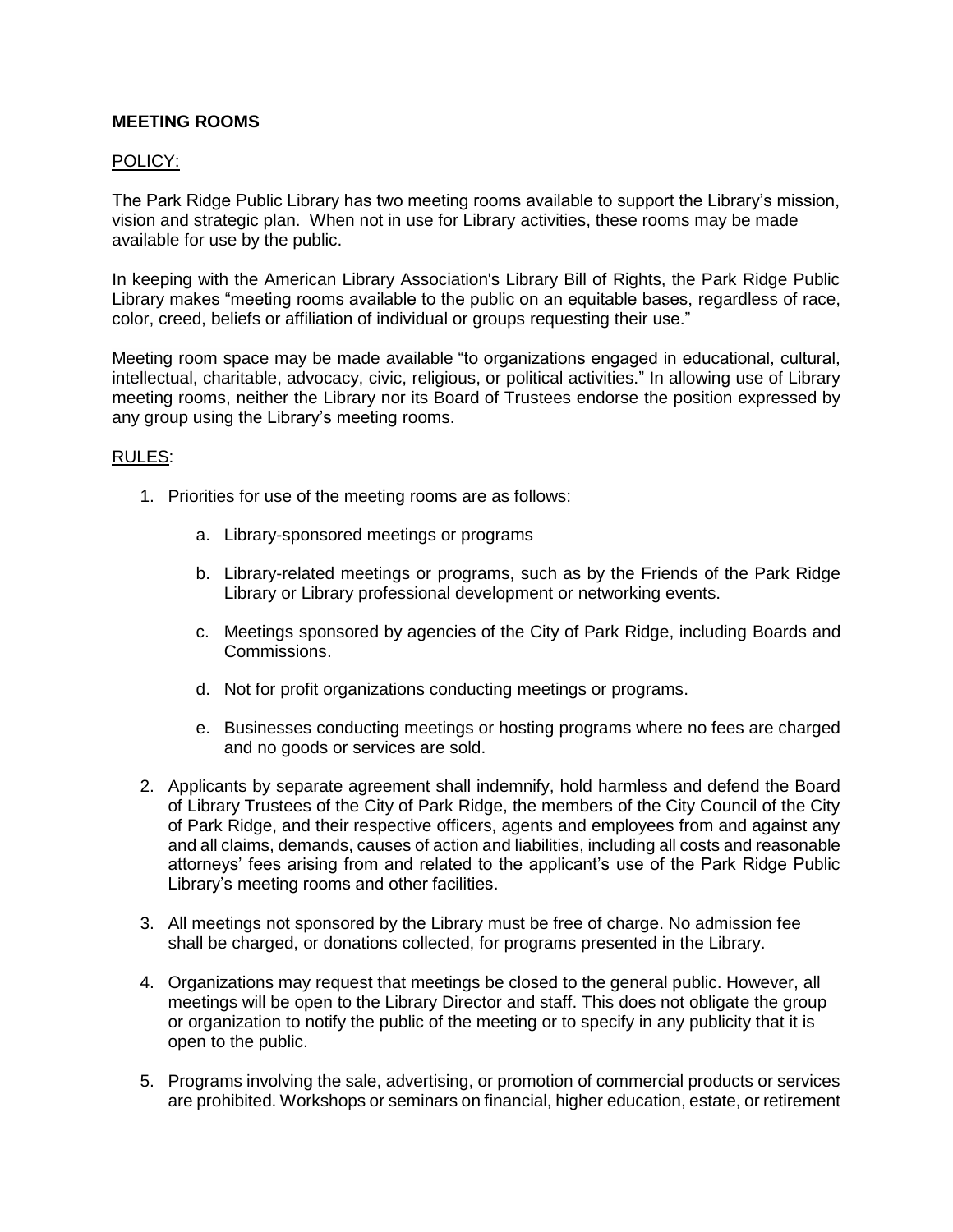planning and related topics are considered commercial ventures and therefore, sponsoring groups or individuals will not be permitted to use the meeting rooms.

- 6. The use of rooms for hosting private events of a strictly social nature is prohibited.
- 7. The person making the reservation shall be responsible for any damage. The cost of damage will be determined by the Library Director.
- 8. No group or individual may reassign the use of the room to another group or individual. The representative must sign the application and be present for the entire meeting.
- 9. The use of the meeting rooms shall not interfere with the normal operations of the Library, such as causing excessive noise, a significant safety hazard, or security risk.
- 10. The Library is not responsible for equipment, supplies, materials or any personal possessions owned by those sponsoring or attending meetings held at the Library. The Library does not provide porter services for groups meeting in the building or storage space for their property.
- 11. The Library reserves the right to change a scheduled meeting date which conflicts with Library sponsored programs. The Library will contact the appropriate individual as early as possible to arrange rescheduling. The Library accepts no responsibility for any meetingrelated expenses.
- 12. Publicity is the responsibility of groups booking meeting rooms. Groups must provide and produce their own publicity. Groups must be identified on all publicity as sponsoring the meeting. Wording must appear on all publicity for meetings in the meeting rooms as follows: "This is not a Library-sponsored event. Except for providing meeting space, the Park Ridge Public Library is not in any manner connected with this meeting, and neither the Library nor the Board of Trustees endorses any position expressed by the group."
- 13. With the exception of the Friends of the Library, organizations meeting in the Library shall not use the Library's mailing address or telephone number to conduct their business.
- 14. Light refreshments (beverages, cookies, cake or snacks) may be served in the First Floor Meeting Room subject to the approval of the Library Director or their designee. Major food preparation is not permitted. There is a \$20.00 fee, payable in advance, for the privilege of serving food. Organizations/patrons are asked to avoid serving items that are likely to stain furniture or carpeting.
- 15. Individual, covered beverages may be brought to the Third Floor Meeting Room; however, no food or beverages may be served.
- 16. The Library's meeting rooms may be used for political activities related to an election, in conformance with City Ordinances, until one hundred days prior to the election, except for municipal or township election activities. Municipal or township election activities may be held until the petition filing deadline, which is seventy-one days before the election. After these deadlines, the meeting rooms may only be used for candidate forums when the following conditions are met: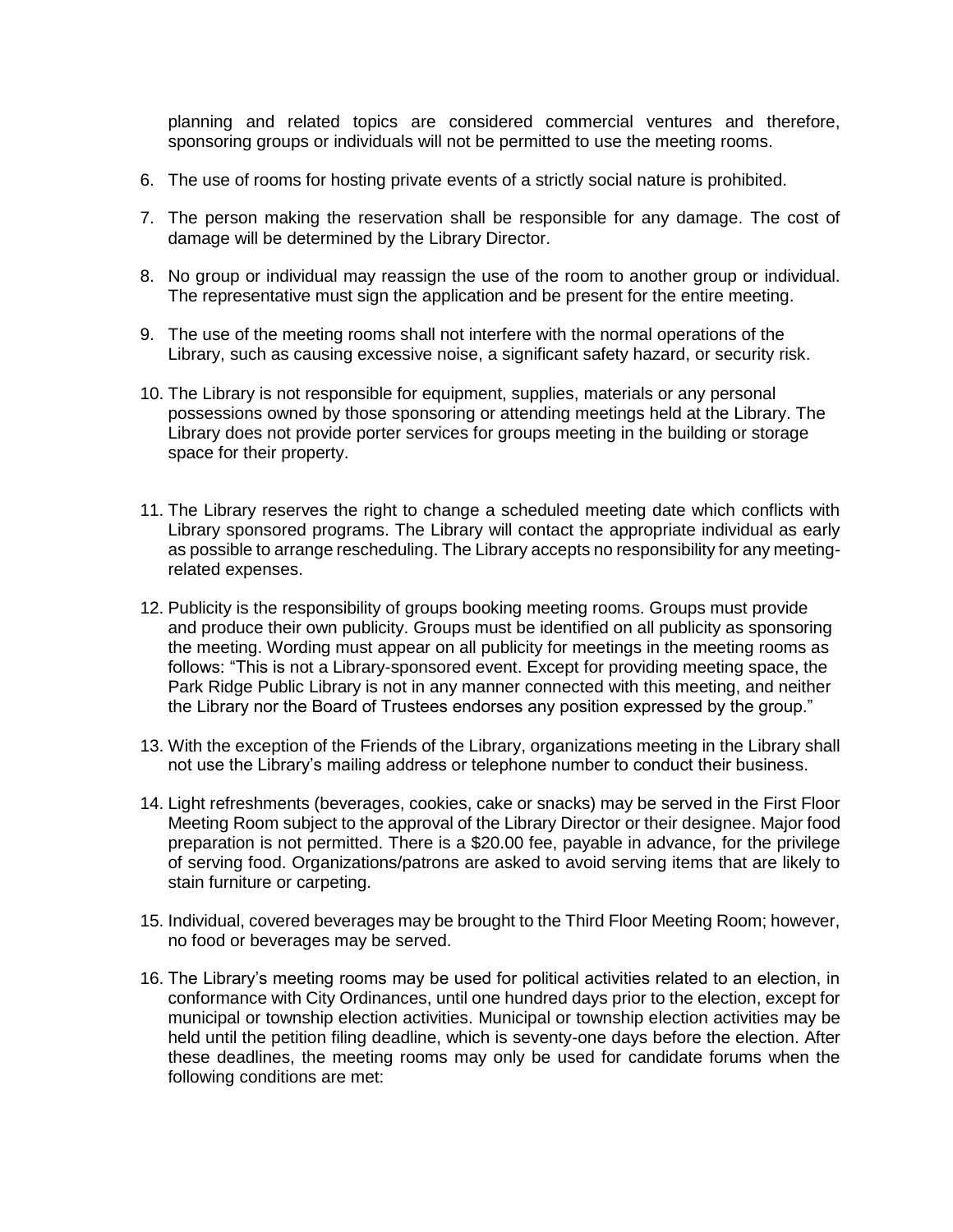- a. All candidates are invited to attend.
- b. The forum is sponsored by a non-partisan group.
- c. Candidates for a particular office must agree in writing to attend the forum or indicate in writing that they do not oppose the forum being held even though they are unable to attend.
- 17. Groups of persons under eighteen years of age must be accompanied by a responsible adult.
- 18. For the safety of our patrons, only Library staff members are allowed to rearrange or set up equipment and furnishings. Additional equipment may not be brought into the Library without permission from the Library Director or their designee. Such items include but are not limited to additional lighting, risers, and sound systems.
- 19. The PRPL Unattended Children Policy applies to people who use the meeting rooms. A group must make provisions for childcare elsewhere if the children will not be part of the program and are under age 10. Children under age 10 attending the program must remain in the meeting room unless accompanied by a responsible adult elsewhere in the Library.
- 20. Any group or person reserving a room who needs to cancel a reservation must do so with at least 48 hours' notice to the Library Director or their designee. Failure to give the Library notice of meeting cancellation may prevent future scheduling of rooms by that group. Refunds will not be issued to any groups or persons who cancel without giving 48 hours' notice.
- 21. The Library reserves the right to deny the use of any meeting room to any organization that violates this policy.

## 22. Reservations

Reservations can be made by calling the Business Office at 847-720-3202 between 9:00 a.m. and 5:00 p.m., Monday through Friday. Once a date and time is selected, applicants must complete an application form. Information is available from the Business Office or online at [www.parkridgelibrary.org](http://www.parkridgelibrary.org/) under "Contact Us".

- a. Not for profits groups may use a meeting room once a month. For profit groups may use the meeting room once in 3 month period (rolling calendar).
- b. Meeting room requests cannot be submitted more than 90 days in advance
- c. Applicants must be 18 years of age or older.
- d. Meeting room reservations made less than 14 days in advance of the event must be made in person in the Business Office during regularly scheduled hours. All fees must be paid at the time of such bookings.